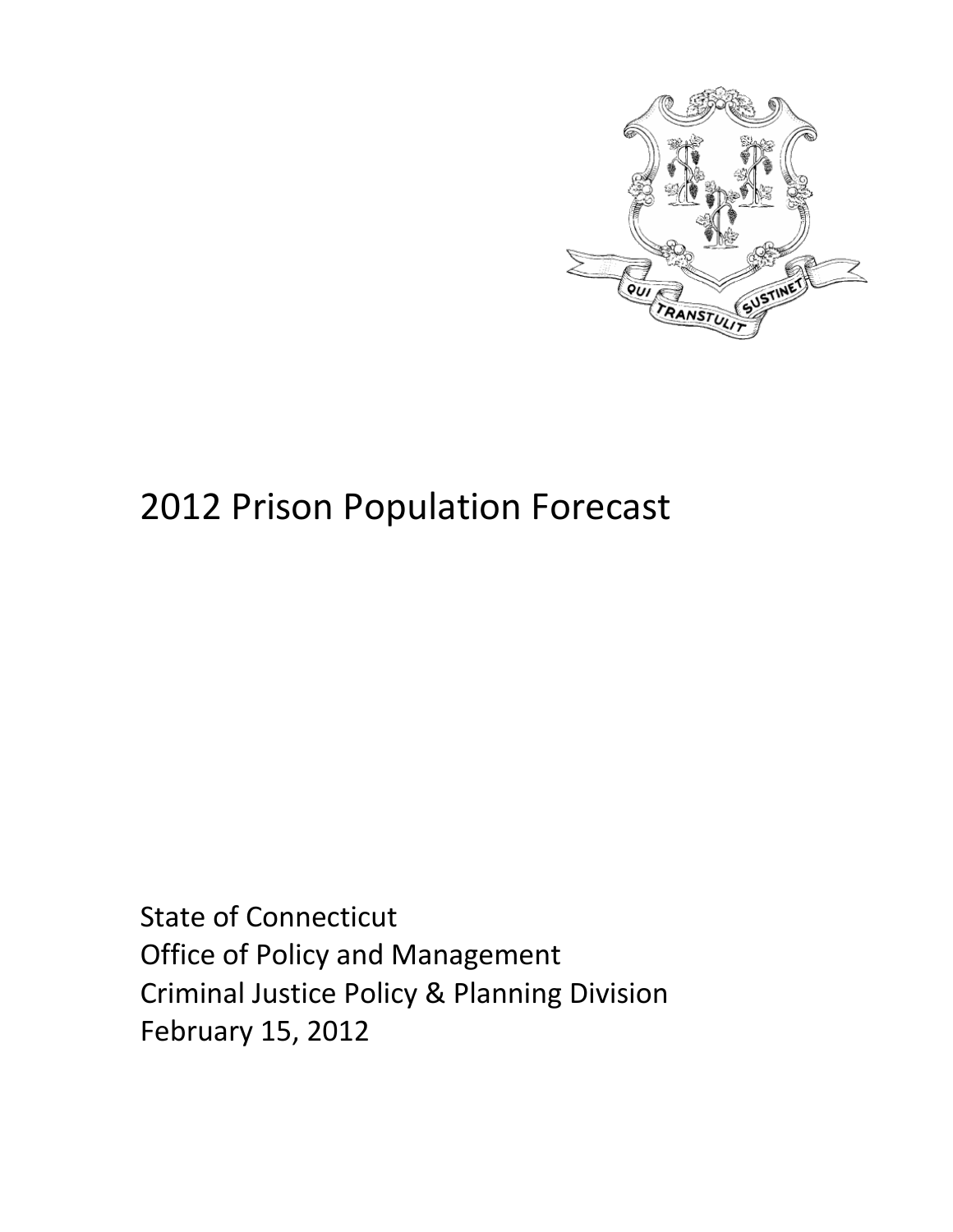This report is funded, in part, through a grant awarded by the Bureau of Justice, Office of Justice Programs at the U.S. Department of Justice. The opinions, findings and conclusions expressed here are those of the contributors and do not necessarily represent the views of the U.S. Department of Justice.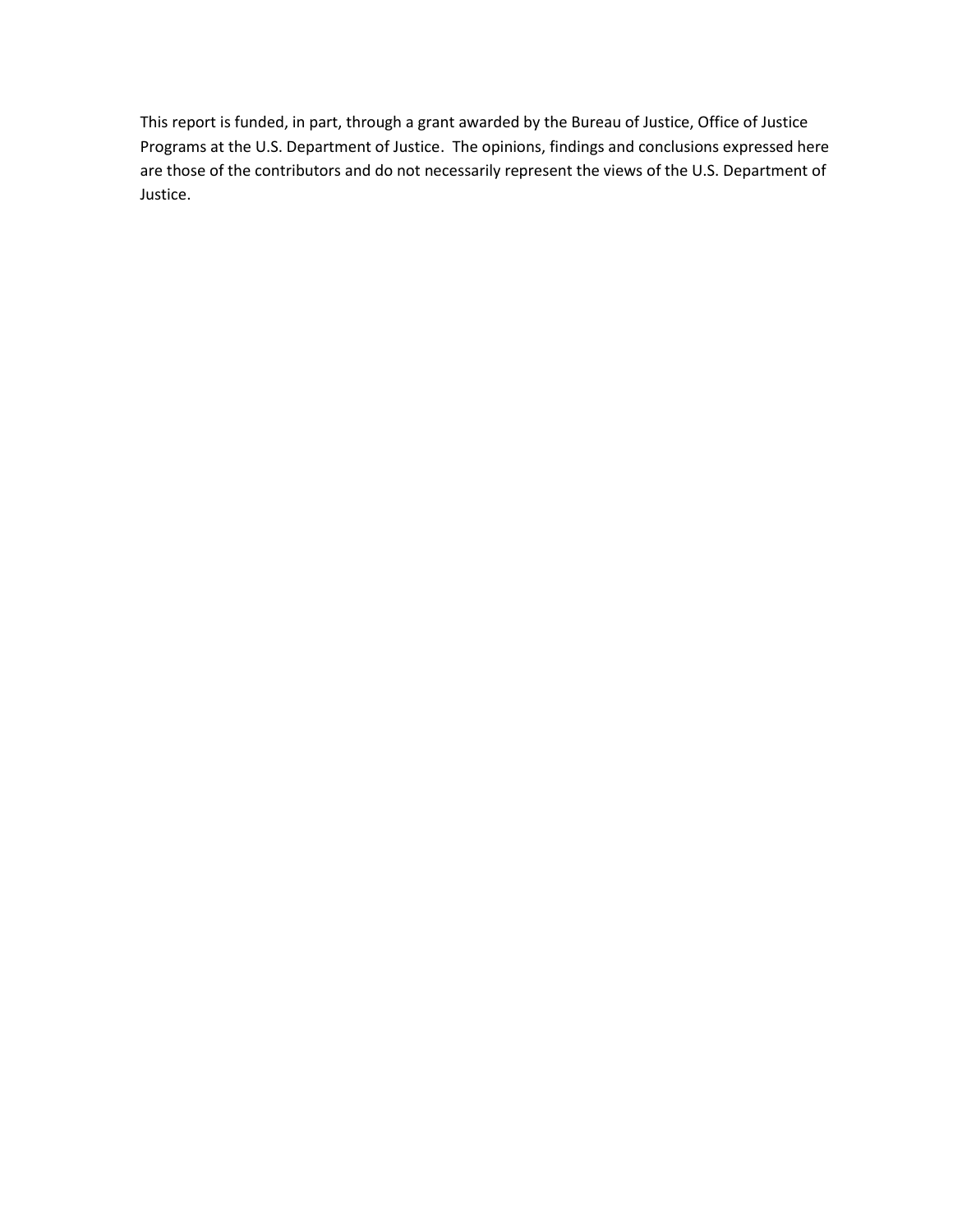#### **INTRODUCTION**

Each February 15 the Criminal Justice Policy and Planning Division of the Office of Policy and Management issues two criminal justice reports:

Annual Recidivism Report Correctional Population Forecast Report

These reports provide policy makers and front-line professionals with the information they need to continue the progress our state has experienced in recent years. Governor Dannel P. Malloy has set two goals for our state's criminal justice system: reduce crime and maximize efficiency. Recidivism and correctional population are two important indicators of progress in this regard.

This year's correctional population report projects a moderate decline in the size of the state's prison population. This trend has been sustained since the historic high point in February, 2008. Our projection is a conservative one. Recent policy changes in Connecticut combined with the sustained national drop in both crime rates and arrests may result in a significantly larger drop in our prison population over the medium term.

Please feel free to share your ideas about how we can best accomplish these goals going forward. With your help, I am confident that our state can continue to achieve better outcomes with offenders on parole and probation supervision. As the prison population continues to decline, it is my hope that some of the budgetary savings will be reinvested in the supervision and treatment programs that have demonstrated success.

Thank you for taking the time to read this report. Please visit our website for more information on current trends in Connecticut's criminal justice system.

*Mike Lawlor Under Secretary Criminal Justice Policy and Planning Division State Office of Policy and Management 450 Capitol Avenue Hartford, CT 06106-1365*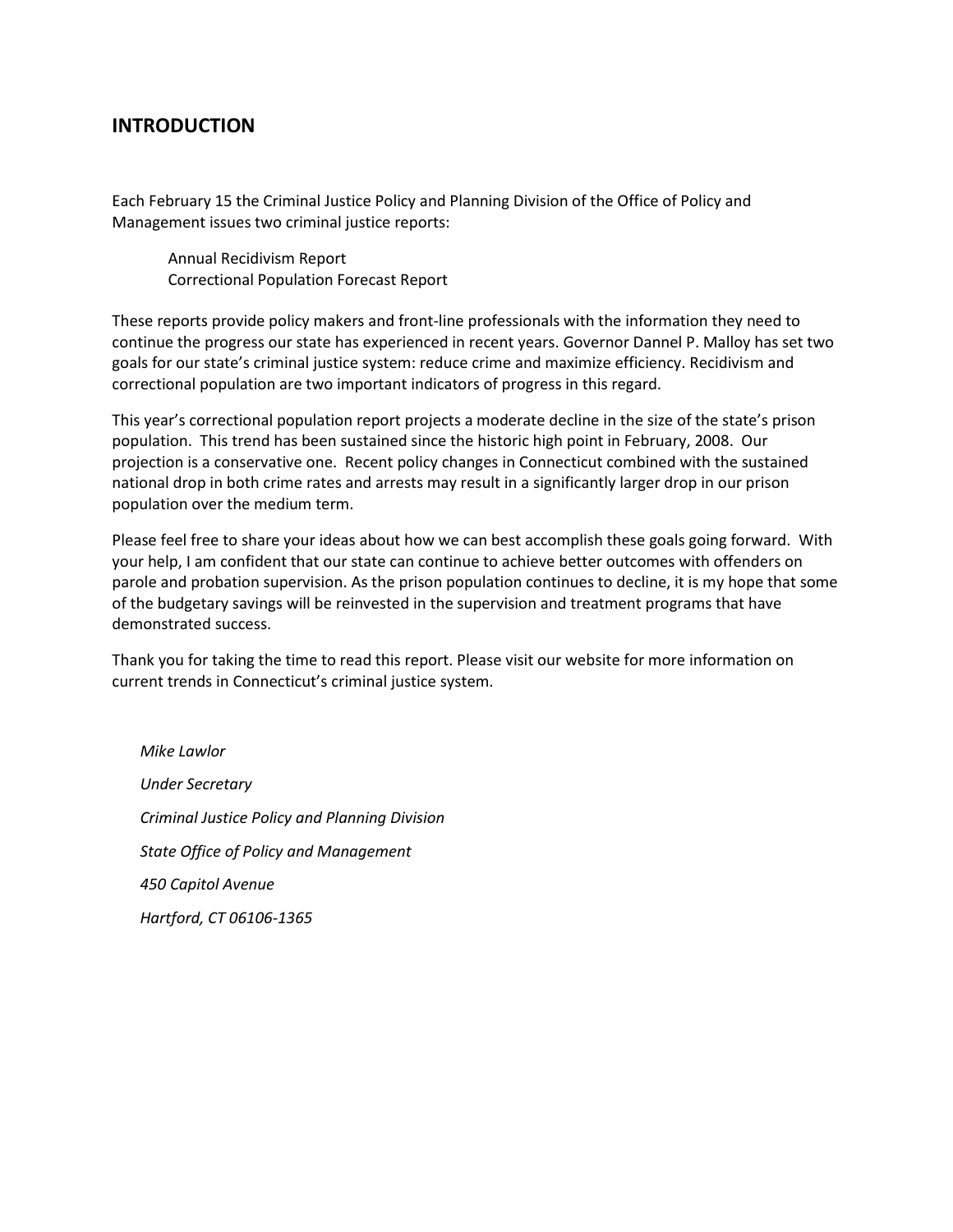### **OPM's 2012 PRISON POPULASTION PROJECTION**



On January 1, 2012, the total prison population in Connecticut was 17,022. By next January, OPM anticipates that the prison population will drop by about 2.6% to 16,587.

The current prison population is at its lowest level in a decade. On February 1, 2012 17,262 people were incarcerated in Connecticut prisons. The last year in which the prison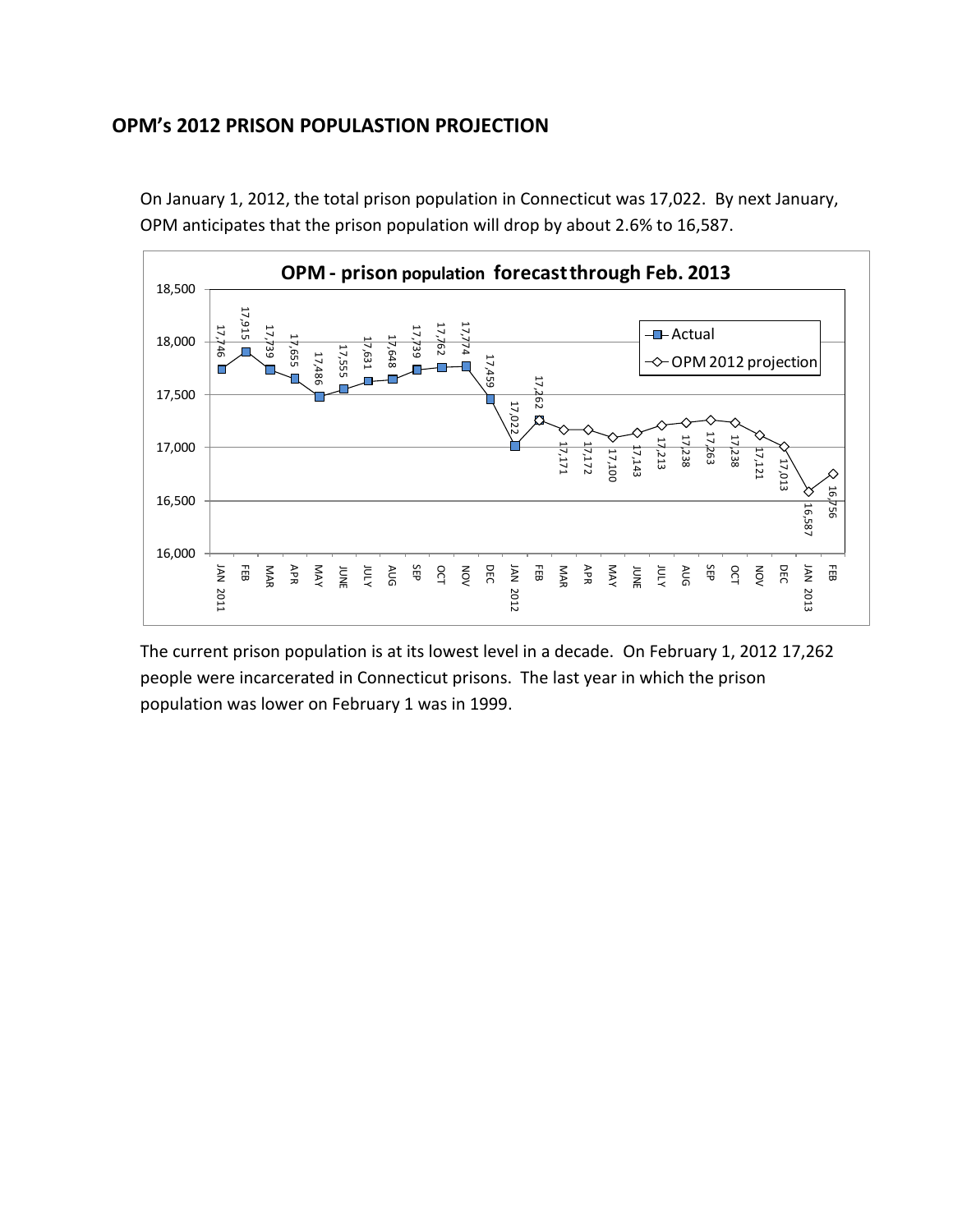## **THE STATE'S PRISON POPULATION**

The following chart ranks the size of the state's prison population on February 1st for every year between 1985 and 2012. It is interesting to note that the population rose consistently in every year between 1985 and 1999. That steady, year-on-year growth saw the state's prison population grow from 5,536 in 1985 to 16,444 in 1999, a 300% increase in under 15 years.

After 1999, the inmate population stabilized. Although the system experienced two rapid periods of expansion and contraction over the following decade, the total growth in the system was not comparable to the sustained growth of the 1980s and 1990s. The critical question Connecticut policy makers must confront is: what is the appropriate size of the state's prison population given current crime rates and the demographic characteristics of the state?